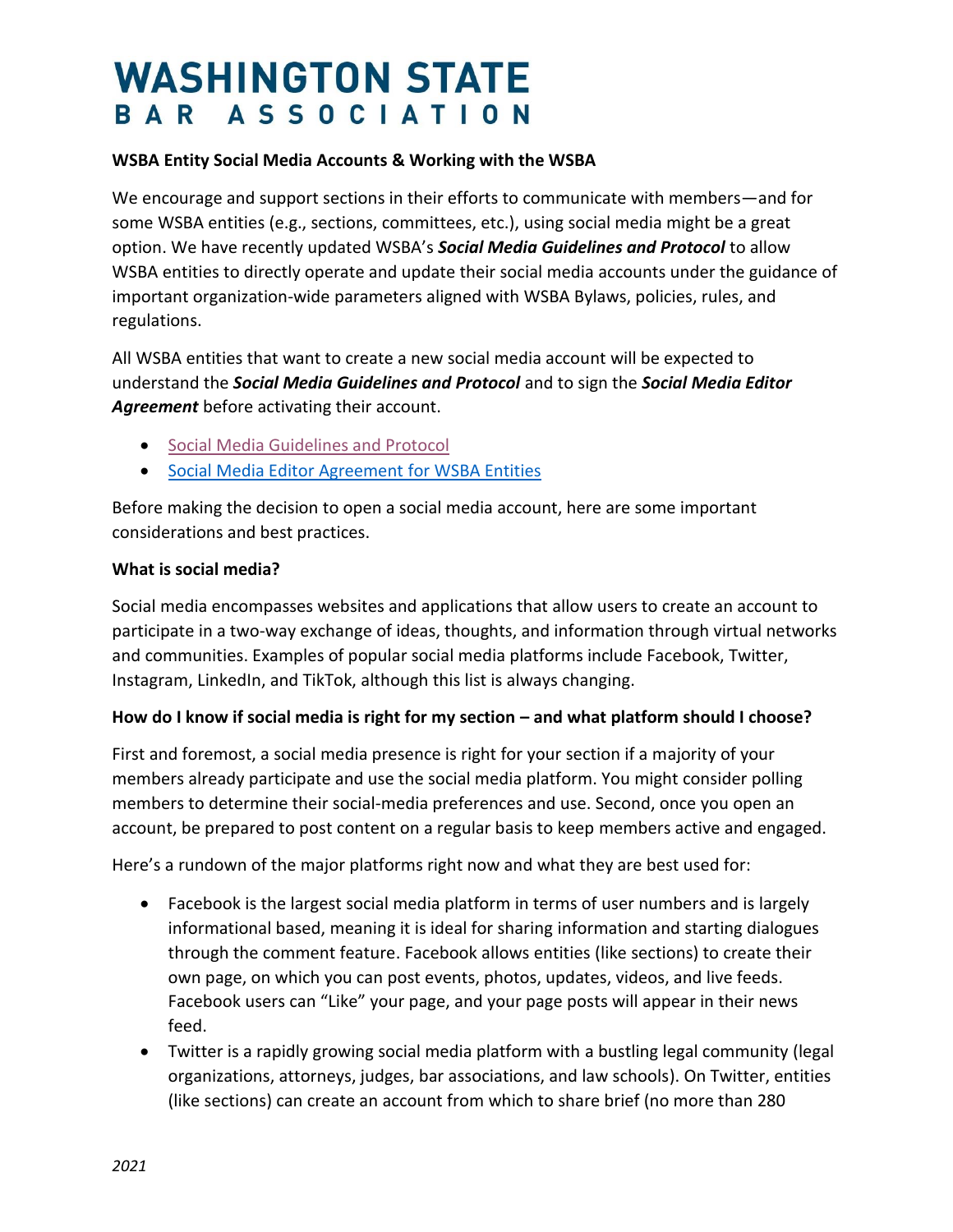# **WASHINGTON STATE** BAR ASSOCIATION

characters) posts. Twitter is ideal for sharing news items and commenting; often posts can turn into larger discussions about relevant and timely topics. Groups with robust Twitter participation can also use the platform for a live dialogue during an event when a customized hashtag (a way to identify trending topics) is used.

- LinkedIn is a business-focused site, which offers great networking opportunities and professional resources. Due to its business emphasis, it is not as "social" (two-way conversations) as other platforms. An entity (like sections) can create a "company" page and allow members to identify as part of the group on their personal accounts. Entities on LinkedIn can recruit for employees/members and position themselves as experts in certain business subjects.
- Instagram is all about pictures! Images are the main content, accompanied by brief descriptions and comments. It is a rapidly growing social media platform, but users are younger in demographics (more than half of users are between the ages of 18 to 29). It is mostly accessed via mobile. Instagram is a good choice to build visual appeal and show faces and places involved with an entity.

Don't know where to start or have questions? Contact WSBA Communication Coordinator [connors@wsba.org.](mailto:connors@wsba.org)

## **Our entity decided to open a social media account. Now what do we do?**

Congrats on deciding to take the plunge into the exciting world of social media! To get your account set up, please contact [connors@wsba.org.](mailto:ConnorS@wsba.org) He will walk you through the steps and talk about how to best support you with your account, content goals, and outreach. He also has specific tips for different platforms.

# **What are the dos and don'ts when it comes to posting?**

As outlined in the *Social Media Guidelines and Protocol* and the *Social Media Editor Agreement*, do post relevant, timely information for your members. Here are examples:

- Newsletters;
- Articles in your area of law;
- Discussion questions;
- Meeting information;
- Events;
- CLE programs;
- Member photos;
- Projects your section is currently working on.

Do NOT post: